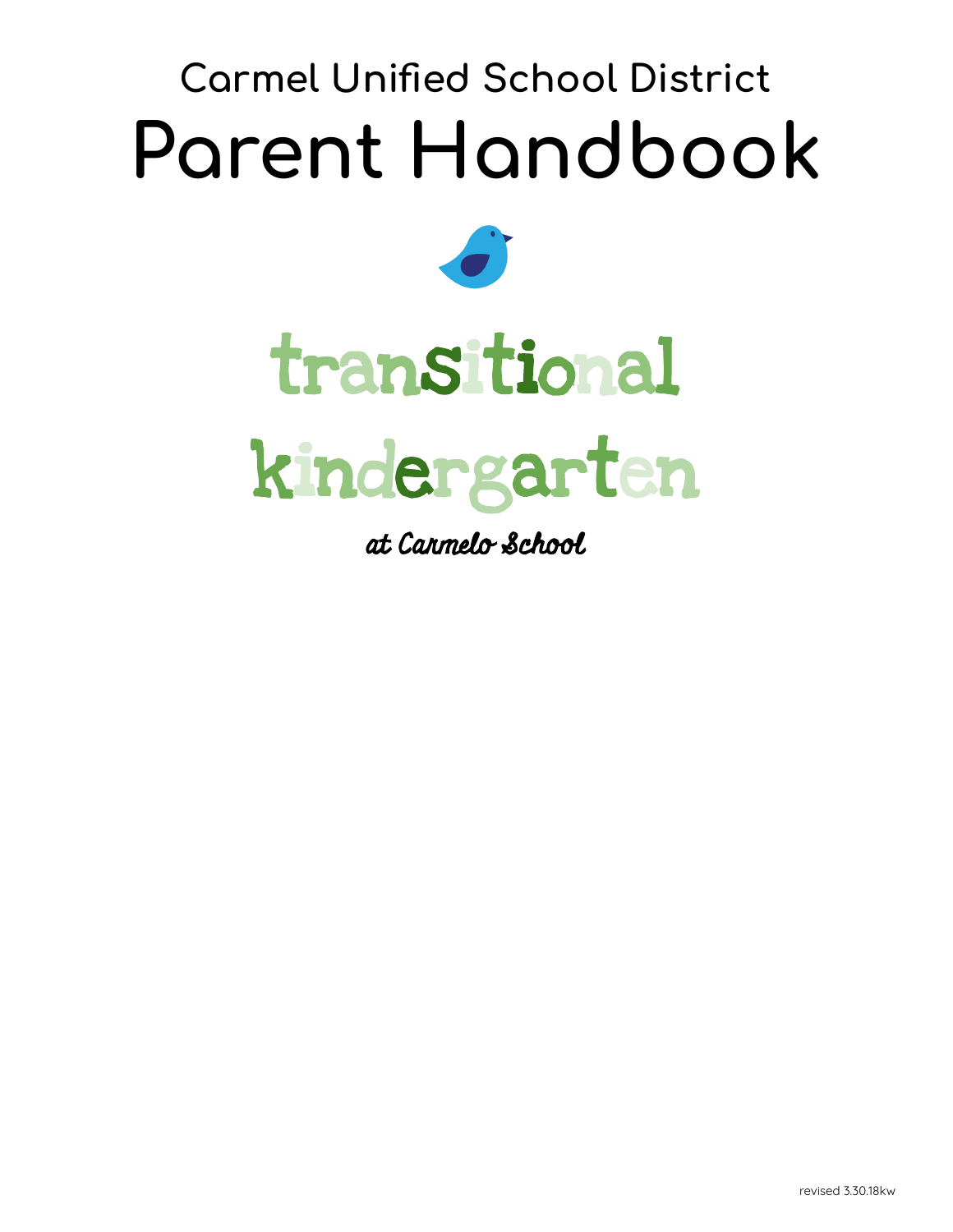## Carmel Unified School District

Carmel Child Development Center at Carmel

### transitional kindergarten

#### Transitional Kindergarten Schedule



8:45 - 9:00 - Arrival & Recess 9:00 - 11:15 - Instruction, including snack 11:15 - 12:00 - Specialists 12:00 - 12:20 - Lunch 12:20 - 12:35 - Recess & Dismissal



11:00 - 11:15 - Arrival & Recess 11:15 - 12:00 - Specialists 12:00 - 12:20 - Lunch 12:20 - 2:35 - Instruction, including sack 2:35 - 2:50 - Recess & Dismissal

#### Program Purpose

TK is the first year of a two-year kindergarten program that uses a modified kindergarten curriculum that is age and developmentally appropriate.

#### Program Philosophy

The Carmel Child Development Center (CCDC) provides a safe and nurturing environment while offering a developmentally appropriate program designed to develop each child's critical thinking, sense of competence and positive feeling toward learning. We believe children are active learners who learn best from activities that are concrete, real, and relevant to their lives. Our program is based on the premise that children learn about the world through social interactions. Children are encouraged to be active participants in discussions and explorations within the class.

Children flourish in an atmosphere that encourages freedom within boundaries. Routines and limits provide the child with security when they are defined, understood, and consistent. We believe multicultural and anti-bias curriculum experiences enrich the lives of all children by encouraging acceptance and appreciation of our similarities and differences. The program refrains from religious instruction and worship.

#### Frameworks and Curriculum

The Transitional Kindergarten curriculum must be aligned to the California Preschool Learning Foundations and the California Preschool Curriculum Frameworks.

Tools of the Mind curriculum is also utilized. It focuses on the development of Self-Regulation skills in preschool age students. It teaches proactive, positive classroom management techniques, mathematics and science activities, literacy development, and developing sustaining, mature, make-believe play for preschool aged students.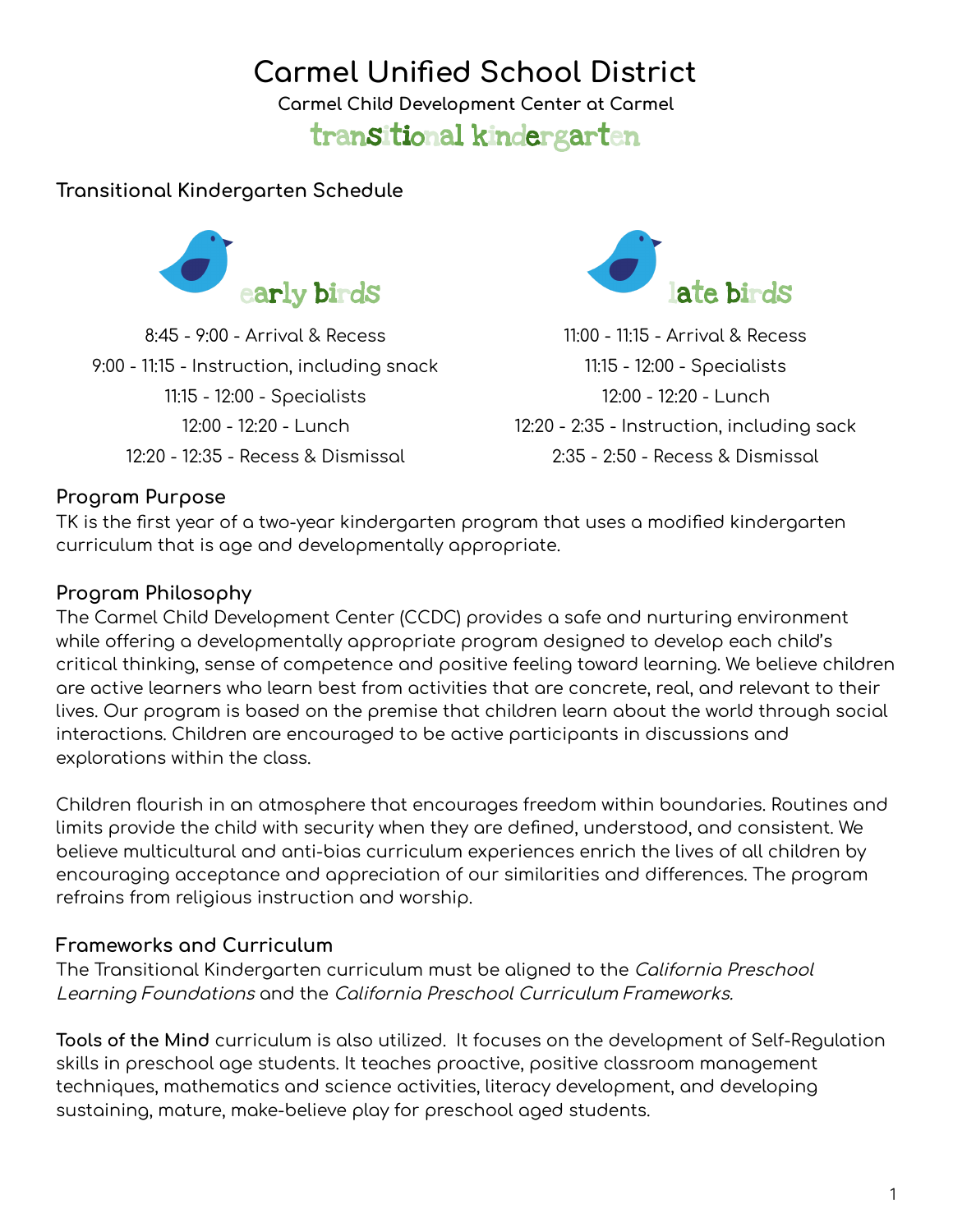#### Anti-Bias Philosophy and Education

The fundamentals of our anti-bias philosophy and goals of our anti-bias education are:

- To foster a positive self-identity within the context of a group identity;
- To facilitate knowledgeable, empathic interactions with people who are different from oneself;
- To foster critical thinking about bias;
- To help children stand up for themselves and others in the face of bias

An anti-bias philosophy is integral to all aspects of daily classroom life to help children develop positive attitudes about differences. Teachers have the responsibility to:

- Create physical environments that include images of all our children, children of all races, working people of all genders and ages;
- Provide books and toys of similar diversity;
- Consider biases and strive to eliminate them;
	- $\circ$  Teachers offer girls as much physical freedom or use of large motor equipment as they offer boys.
	- Teachers allow boys freedom to express feelings.
	- Teachers to not automatically help more often, or do more for the girls than the boys.
	- Teachers are careful not to compliment girls more on appearance and boys on achievement.
	- Teachers interevent in conversations such as, "Girls can't play with that."
- Consider and respect individual learning styles;
- Provide activities which are developmentally appropriate for the children in their classrooms.

#### CCDC Campus Hours

Carmelo is open from 7:00am - 6:00pm. Classrooms and play structures which are not being supervised by Carmelo staff are off limits to students and families. We appreciate your support and commitment in ensuring our facilities are safe and secure.

#### Arrival + Departure

The teacher or teacher's aide will sign your student in and out at the beginning and end of the school day. The person delivering your child must make contact with a teacher before leaving. Likewise, the person picking up your child must inform a teacher of their departure. Departure times are 12:35 and 2:50. Please arrive at least 10 minutes before to ensure a timely departure.

Our goal at Carmelo is to help children understand how their behavior contributes to the formation of relationships with teachers and classmates, their ability to solve problems, and to experience success at school. It is the task of the teachers to teach children appropriate social behavior at school. The teachers may access support from the school district's school psychologist when necessary.

#### Parent Communication

Communication between parents, teachers, and other staff members is critically important to us at Carmelo. We have many formal channels of communication in place; our web page on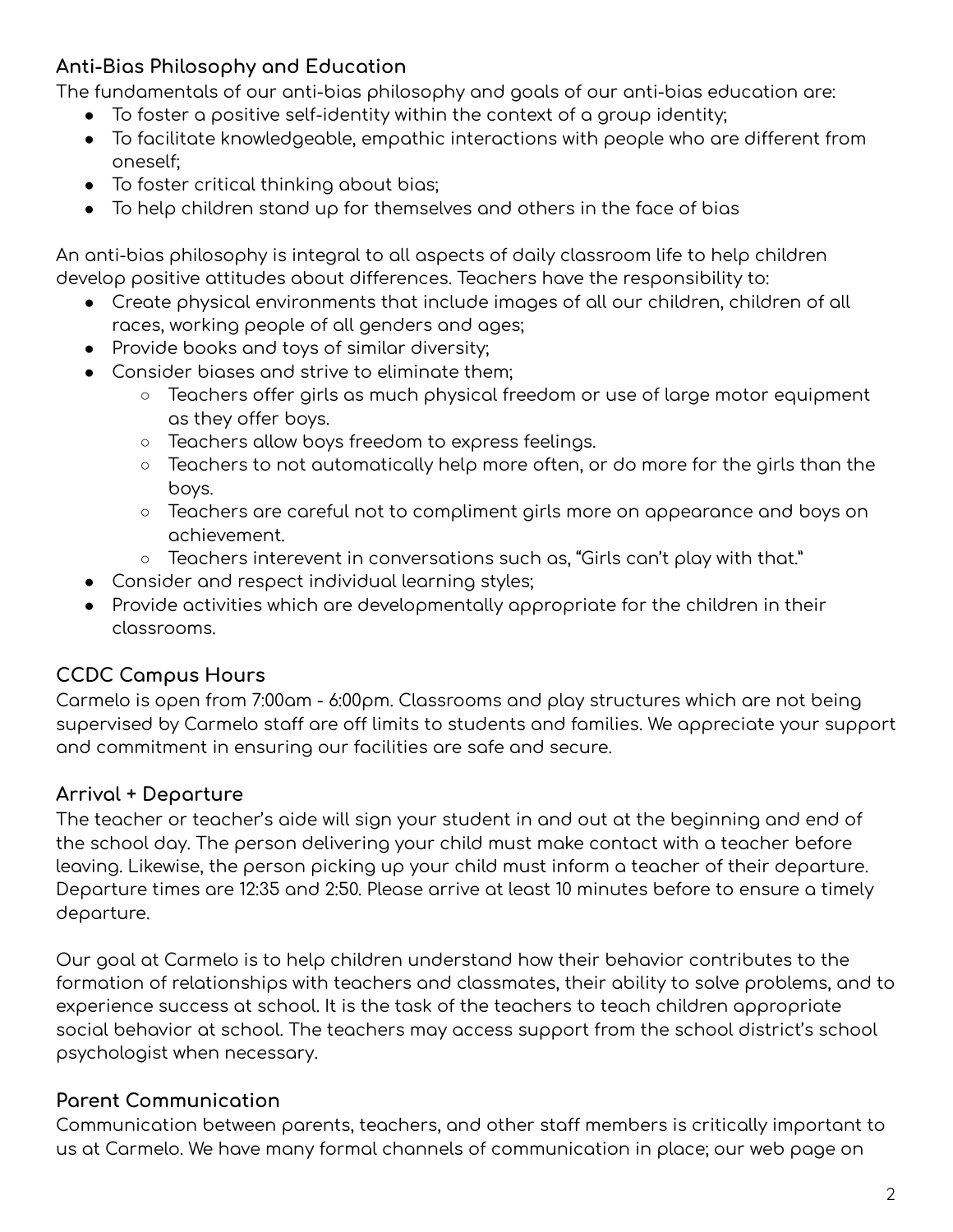www.carmelunified.org, email directly with the teacher, and parent/teacher conferences in the fall and spring. Additionally, we have weekly emails, Back-to-School Night, and Open House. Being conscientious of the environment, we have implemented the procedure of sending parent notification, newsletters, and other communications via email and putting a copy on top of the sign-in sheets for everyone to see.

Of even greater importance are the daily communication parents and teachers have as their children arrive and depart. The Carmelo teachers are in partnership with parents to help promote each child's development and to consistently seek opportunities to discuss the many and various child-rearing issues as they arise. Teachers solicit support, suggestions, and feedback from parents and encourage parents to do the same with them. Teachers and families work together to help children participate successfully in the early childhood setting when professional values and practices differ from family values and practices.

Teacher-parent conferences are held twice during the school year, in November and March.

#### Appropriate Conduct

We always strive to maintain a warm, nurturing environment in which children feel welcome, comfortable, and have the opportunity to see adults modeling appropriate behavior. Accordingly, all parents on the premises or participating in any program activity must engage in proper conduct. Parents will be asked to leave the premises in the event of inappropriate behavior.

#### Behavior Standards

#### Safety

Rules for a safe school experience include:

- Children are expected to transition through daily routines cooperatively.
- Children are expected to follow directions provided by a teacher. For example, "Walk in the classroom," or "Keep paint at the easel."
- Children are expected to touch teachers and classmates in a gentle, respectful manner.
- Ongoing incidents of physical acts or bullying that inflict harm on others may result in observations by and consultation with the school district psychologist to develop a positive behavior plan.
- Children are expected to use language that is respectful to others.
- Ongoing use of language that is considered vulgar, hurtful, or inappropriate, may result in observations by and consultation with the school district psychologist to develop a positive behavioral plan.

#### Outside Playground Guidelines:

- Only adults are allowed to open any and all doors and gates.
- Children must tell a teacher when they need to leave the play area to go to their cubby, water fountain, bathroom, or to greet family members.
- The playground is age appropriate for children enrolled in each wing. Young siblings must be supervised by parents, and we ask that they not go on equipment intended for older children.
- The tire swing is closed unless a teacher is present.
- Younger wing children will be supervised while using the bathroom.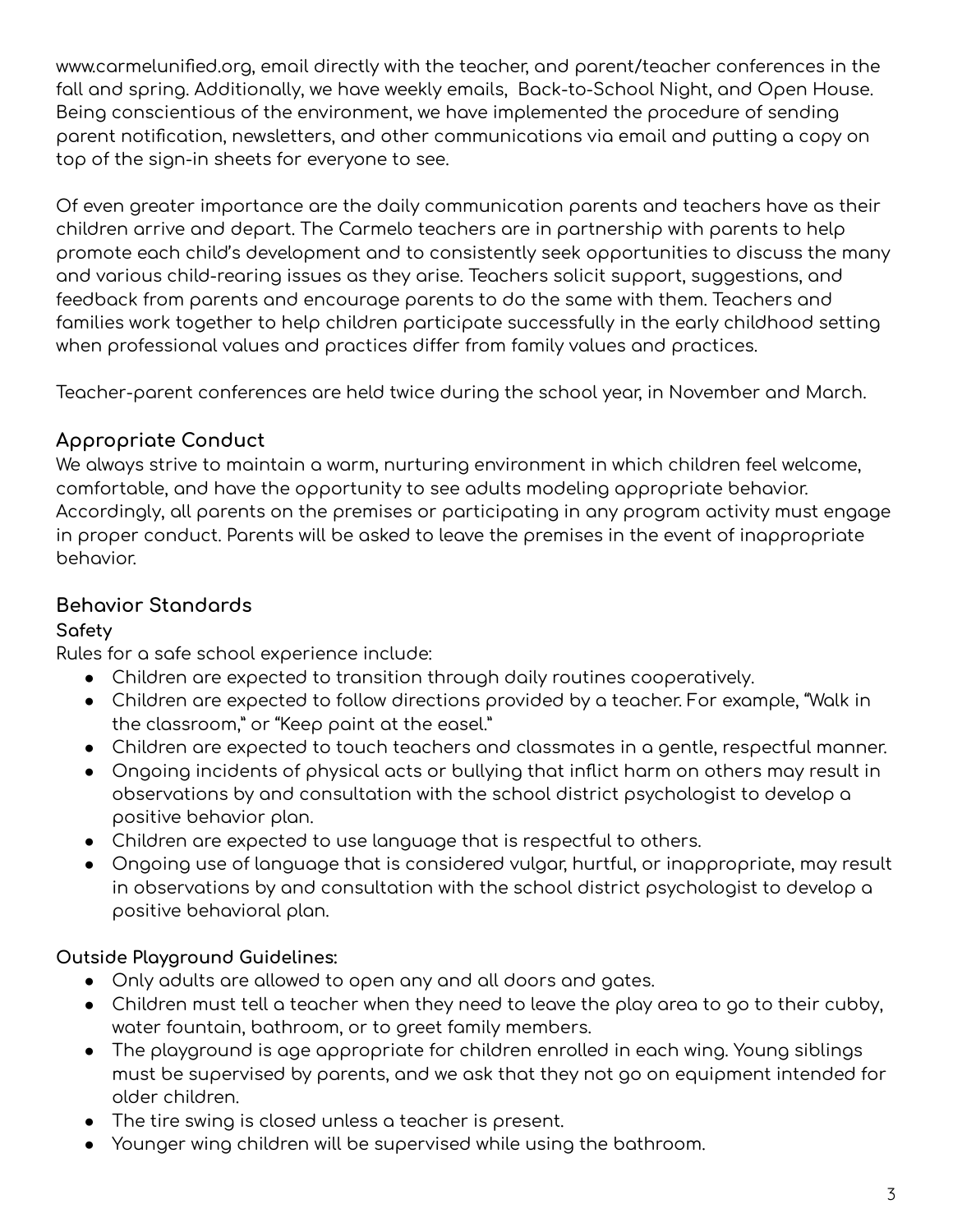● All food must be eaten while sitting down in a chair or on a bench.

#### Inside Behavior Guidelines

- Children must be supervised by an adult at all times. When a family member leaves, children must be with a teacher and never left in a classroom alone.
- Children are expected to use gentle touches and words with people and materials.
- When children arrive at school each day they must wash their hands.
- All food must be eaten while sitting down in a chair or on a bench.
- Children must walk within the classrooms.

#### Discipline

Children participating in an active learning environment develop a sense of personal control (self regulation) and self-discipline. Teachers encourage children to use their words to solve disagreements. Teachers set clear limits for the children to use positive redirection. They explain logical consequences and use positive language. Teaching staff never use corporal punishment such as shaking or hitting and do not engage in psychological abuse or coercion. Neither threats or derogatory remarks, nor withholding food is ever used as a form of discipline.

If there is an ongoing problem with a child's behavior, the teacher will meet with the parent and site director privately. A conference with the psychologist, teacher and parent will be arranged to develop a positive behavior support plan, if necessary.

#### Health Policy

In the school environment where there are many children, illnesses can be easily transmitted from child to child. While we want children to attend school as consistently as possible, it is extremely important to avoid exposing classmates and staff to infectious illnesses. For some of our students and staff with chronic medical conditions, a common illness can cause serious complications.

Teachers are required to do a brief health inspection of each child upon arrival. Children who show signs of illness or infection will not be admitted for the day. Parents must come immediately or make arrangements for the child to be picked up if he/she becomes ill during the day.

Please keep your child at home if he/she has any of these symptoms:

- Fever of 100.00 degrees or above, without the use of fever-reducing medication
- Nasal discharge that is profuse
- Pink eye (inflamed red eyes or any eye discharge)
- Any skin rash, unless diagnosed by a doctor
- Sores of any kind, unless they can be covered with a bandage
- Diarrhea or vomiting within a 24-hour period, regardless of cause/frequency
- Heal lice (the child may return after treatment if completely free of lice and nits)
- The first 24-hours on an antibiotic, for any reason
- Relentless coughing

All children must be free of these symptoms for at least 24-hours before returning to school. If you or your child contracts a communicable disease such as chicken pox, scabies, ringworm,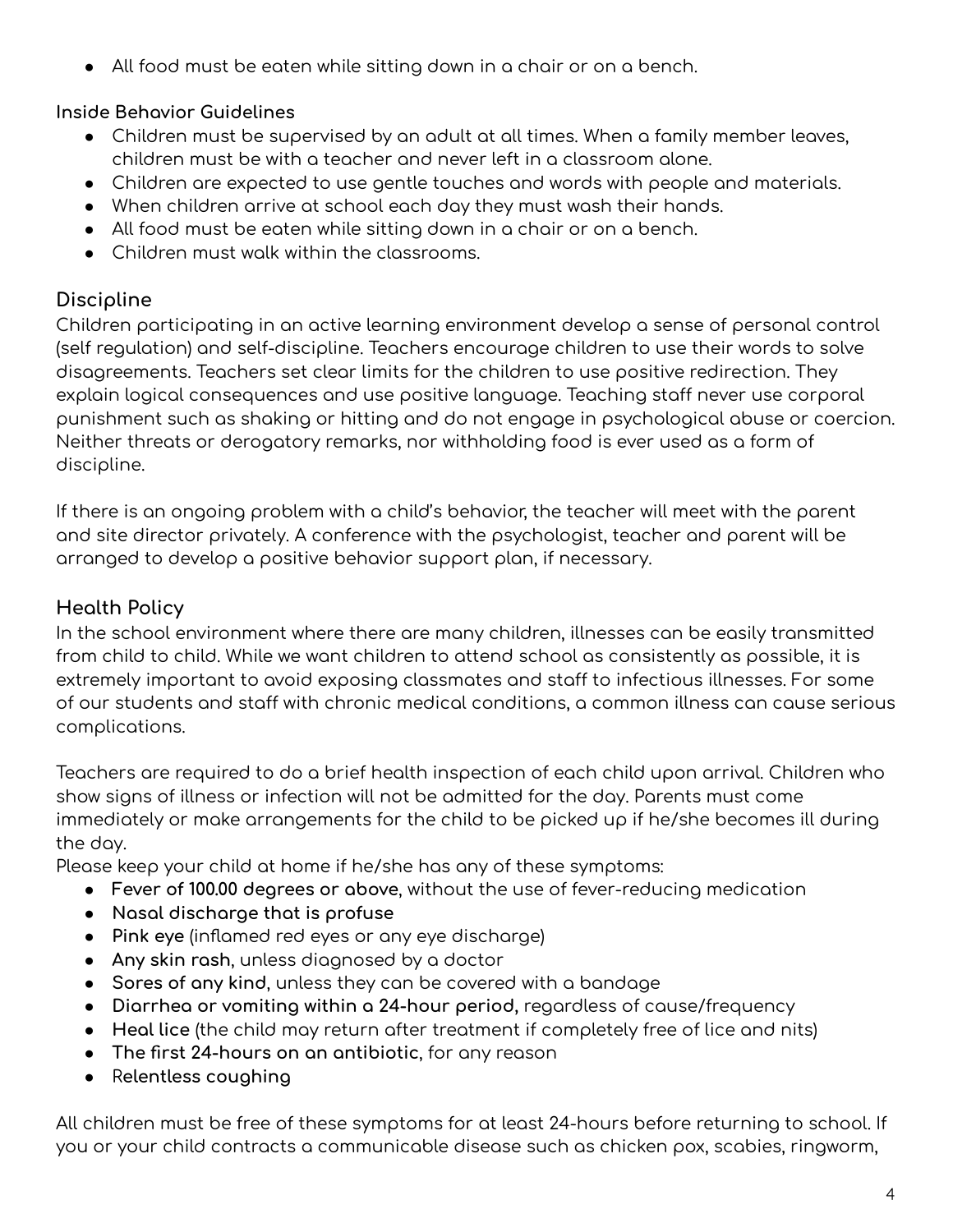strep throat, pink eye, head lice, fifth disease, etc., please contact Carmelo as soon as possible so that other parents may be notified about the exposure.

Children who are ill may wait in the office until they can be picked up. A comfortable, supervised space will be made available for them. However, we are not licensed or equipped to treat children who are ill. Child Protective Services may be called if an ill child is left at school for a second time, for more than one hour.

#### Health Services

The implementation and coordination of health services is the responsibility of our District Health Specialist, who works under the supervision of the school district office in collaboration with site administrators.

At Carmelo, the duties of the Health Specialist may include making routine visits to our campus and providing health appraisals and counseling when necessary. Should health or developmental concern arise, parents will be notified and encouraged to meet with the Health Specialist.

#### Nut-Free Campus

There are students enrolled at Carmelo that have a life-threatening allergic reaction to peanuts and other nuts. It is extremely important that these children to not eat nuts or anything made with nuts. This means that all classrooms at Carmelo, including the infant room, Co-op, TK, and office areas are restricted nut areas.

Since student safety is our highest priority, we ask that you not send any food to school with peanuts, peanut butter or any other foods made with nuts/nut products of any kind. If your child eats any nuts or nut products just before school, please be sure your child washes his/her hands before coming to school. Tree nut proteins may be found in cereals, baked goods, crackers, cookies, candy, chocolates, energy bars, chili, African, Asian (especially Chinese, Indian, Indonesian, Thai and Vietnamese), and Mexican dishes. Thank you for your cooperation in making the school environment safe for everyone.

#### Nutrition/Lunch

Most children bring their own lunch to school, however a hot lunch may be purchased through CUSD. Lunches must be ordered by 9:00am. Free or reduced-price school district lunches are available for families who qualify on the federal eligibility income schedule. Applications can be obtained from the Carmelo secretary or the CUSD website. Please use ice packs to keep any lunch items cool, as lunches are stored in the children's cubbies.

At lunch time, children and teachers eat together. This provides another occasion for teachers to engage children in conversation. Food is not shared. We stress that parents pack the lunch they want their own child to eat. It is a good idea to keep lunch fairly small. Please avoid sweetened food and beverages.

Starting your kids off right by packing school lunches with nutritious foods that taste good will help them to establish healthy eating habits for life. Information on the USDA's guidelines and serving sizes are available upon request.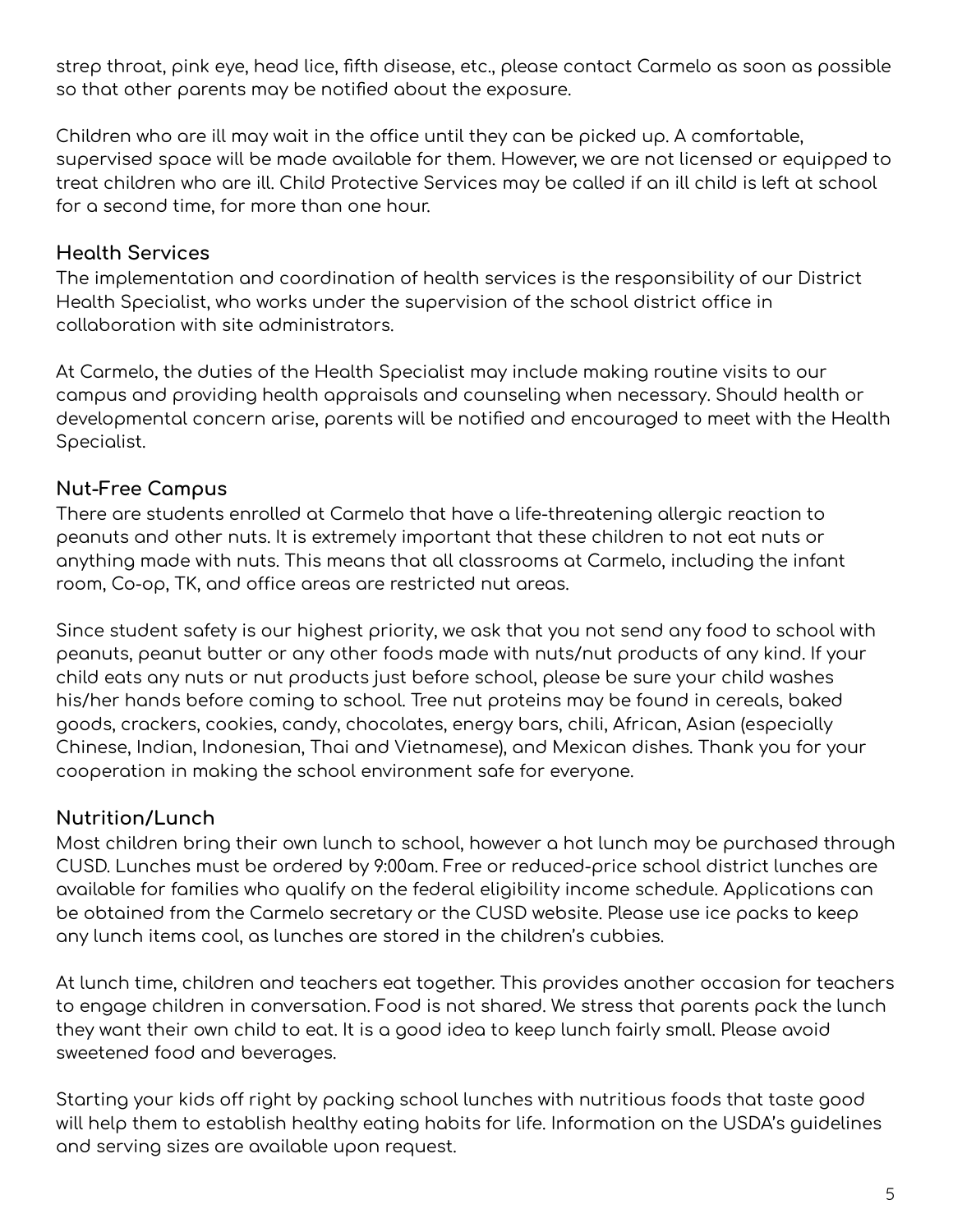#### Outdoor Policy

Outdoor play is an essential part of our daily curriculum, as weather permits. It is important for parents to provide the appropriate clothing, shoes, and outerwear for the weather conditions.

Children should wear clothing that is dry and layered for warmth in cold weather. In warm weather, children often participate in water play activities outside. There are both sunny and shady areas of the playground. Children are also encouraged to get plenty of drinks to replenish body fluids. Parents are encouraged to provide sunscreen or sunblock with UVB and UVA protection of SPF 15 or higher to apply to exposed skin. Parents apply sunscreen before children arrive at school. Teachers will reapply as needed (only with written parental permission to do so) on hot, sunny days in the afternoons.

#### Emergencies

CCDC has regular fire and earthquake drills throughout the year. We have teacher representatives on the district's Emergency Preparedness Committee, and our staff has CPR and First Aid training every two years.

#### Property

All classroom materials and personal property are to be respected and handled with care. If a child uses materials in a destructive or inappropriate manner, he/she may lose the privilege of using the materials and be directed to choose a different activity.

#### Clothing

Children should wear comfortable, washable play clothes to school. They must always wear shoes and at least one outer layer. They participate in a wide variety of activities at CCDC and often get dirty and/or wet. Please make sure all clothing, including jackets, are well marked with your child's name.

#### Toys from Home

Please do not have your child bring toys from home unless it is your child's special sharing day (of which you will be informed). Toys from home often get lost, broken, or fought over.

#### Birthdays

Birthdays are joyous celebrations and are greatly anticipated by each child. The teachers enjoy classroom celebrations, so please contact your child's teacher to set up the best time for a classroom celebration. Talk to your child about what type of treat he/she would like to share. Some alternatives to cake and cupcakes are muffins, frozen yogurt push-ups, gogurts, and frozen juice bars. It's a good idea to have your child participate actively in selecting or making the birthday treat. Another alternative is to have the children decorate the treat or special napkin here at school.

If you are having a party at home, please do not put invitations in the cubbies. Our student directory lists mailing addresses, emails, and phone numbers will be available in the office.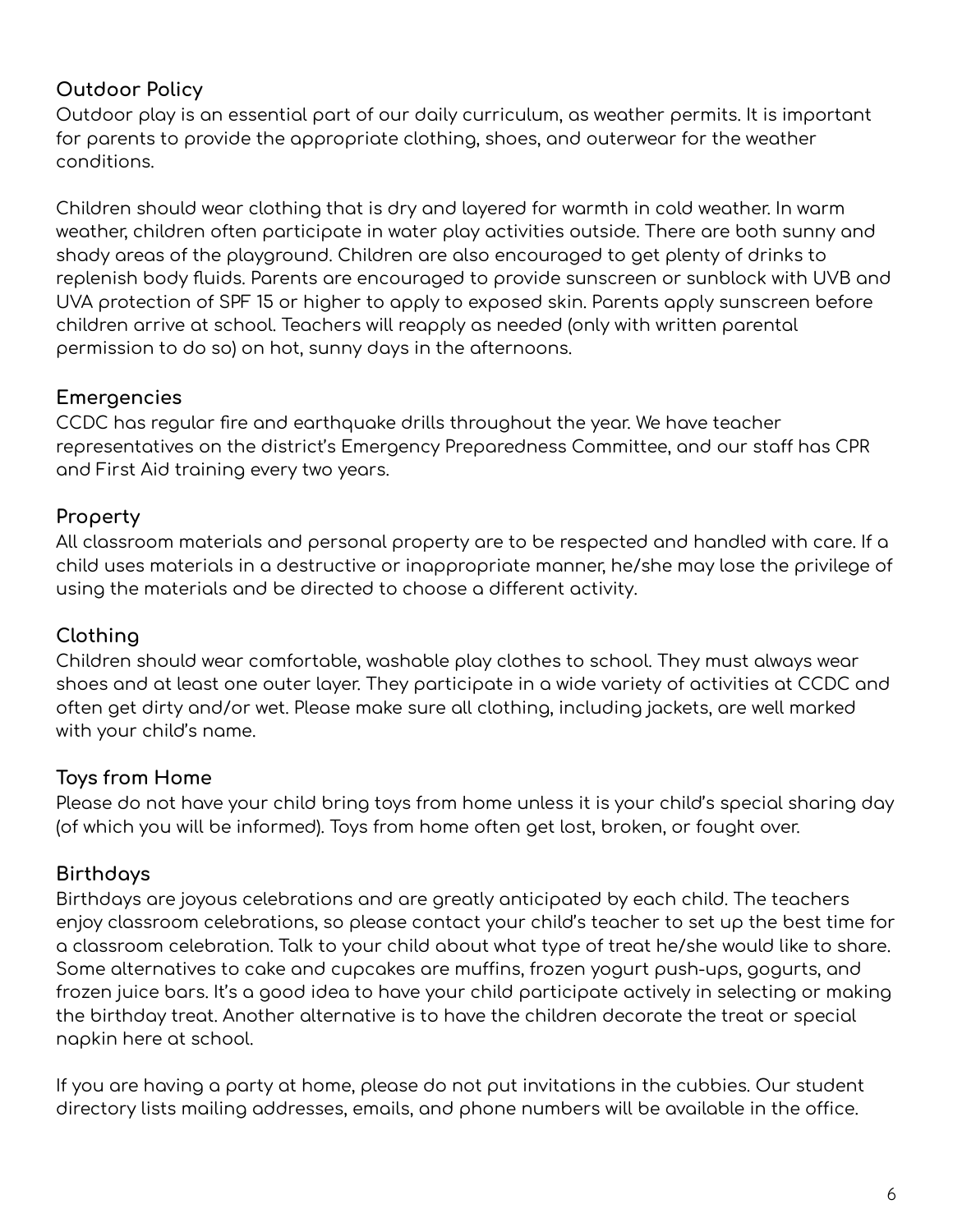#### Holidays and Other Celebrations

Conversations about holiday traditions or events initiated by children are encouraged by teachers, monitored for bias, and inclusive of all children in the class. Parents are not allowed to use cubbies to distribute invitations, gifts, etc. Only Carmelo staff, the CPO, and district-approved articles may use cubbies for communications. This includes all holidays.

Parent participation is always encouraged. As part of our anti-bias curriculum, we invite parents to come into the classroom to share their family's holiday traditions with their child's class. It is important for children to learn about how other families celebrate. All parent presentations and activities will be planned through the classroom teachers in advance. All food brought from home for presentations or celebrations will be consumed at school during snack or lunch (not sent home in cubbies). Gifts are occasionally made by children with the intention of teaching the joy of giving and will be sent home. The child will choose the recipient.

#### Parking

Please note our 5mph speed limit sign posted at the entrance to our parking lots. Remember to drive in slowly and pull out carefully. There is parking available in the back of our school. This lot is accessed off of Schulte Rd, at the entrance of Carmel Valley High School.

Always hold your child's hand when going to and from your car. Please don't let him/her run ahead of you as he/she may inadvertently run in back of a car that is starting to back out. If you will be standing in or by the parking lot talking with other adults, please either hold your child's hand or make sure he/she is already seated safely in the car with the doors closed. Please make sure the gate is latched behind you. Please do not teach your child to open the gates. Only adults should open gates and doors. Your child's safety is our number one concern, so please take extra care as you come and go at Carmelo.

#### Grievance Procedure

If a parent has a concern or problem of any type with the program, philosophy or related issues, it is vital that it be discussed and resolved to the satisfaction of all parties.

- Parents should first address their concern to their child's teacher.
- If the concern is not resolved by the teacher or does not relate to the teacher's responsibility, the parent should voice the concern to the Child Development Director.
- If the concern is not resolved by the Child Development Director, the parent should contact the District Office.

#### Equal Access

District programs, activities, and practices shall be free from discrimination based on race, color, ancestry, nationality, national origin, ethnic group identification, age, religion, marital, pregnancy, or parental status, physical or mental disability, sex, sexual orientation, gender, gender identity or expression, or genetic information; a perception of one or more of such characteristics; or association with a person or group with one or more of these actual or perceived characteristics. The district provides equal access to designated youth groups, such as the Boy Scouts, Girl Scouts and others.